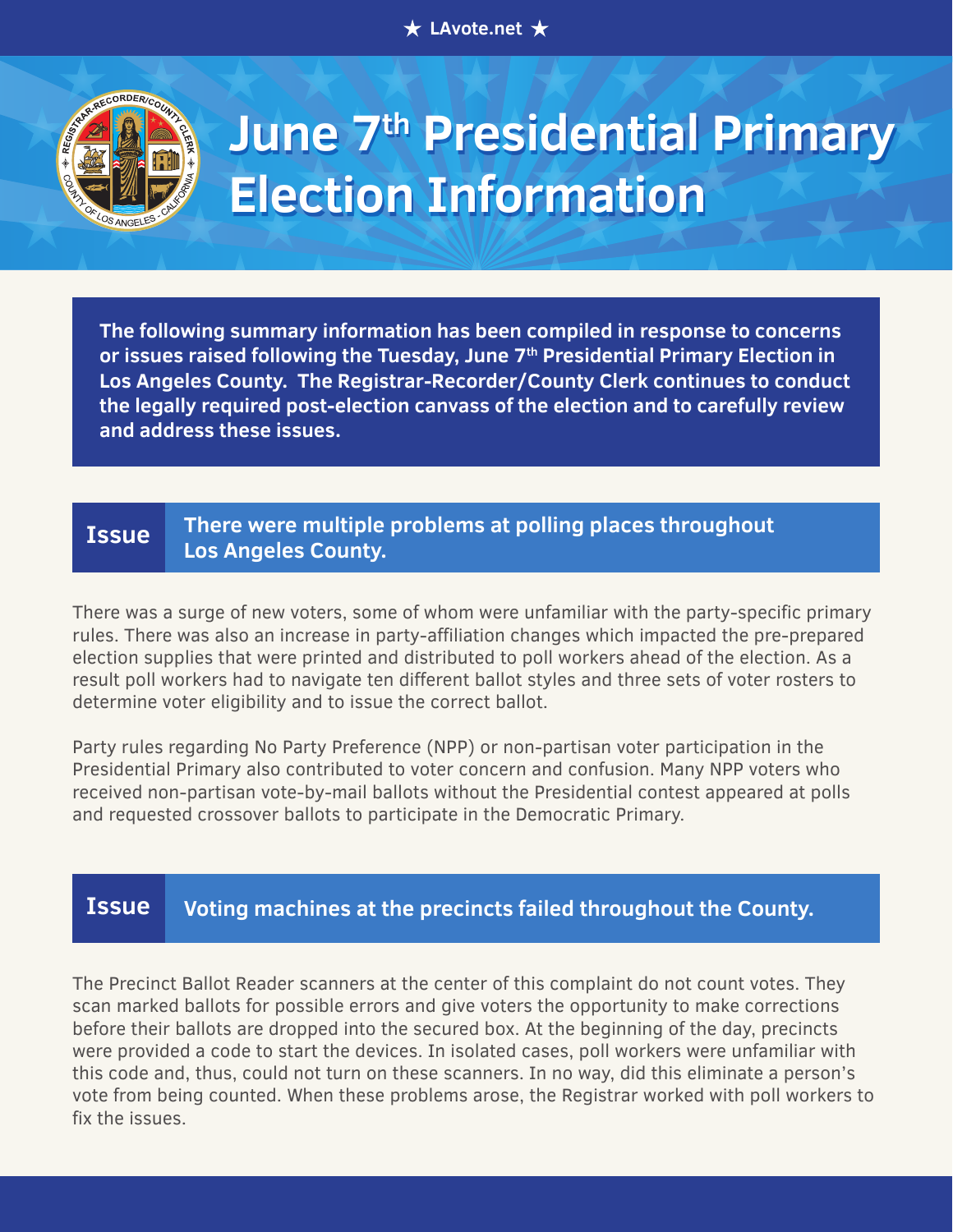## **Voters were listed in the roster with the wrong political party selection or not listed at all. Issue**

As noted above, party changes and new registrations were processed leading up to the weekend before the election. Party changes may have been reflected in supplemental roster pages that were not at the location or were missed by poll workers. The Registrar will review provisional ballots when this was indicated and compare to original voter registration records to ensure the ballot is counted based on the most recent party affiliation on the voter's record.

## **Voters were listed as receiving a vote-by-mail ballot that they did not receive or request. Issue**

Voters who were issued a vote-by-mail ballot prior to the election may vote at the polls. But to receive a regular ballot, they must surrender their unmarked ballot to ensure only one per voter is cast. The Registrar has seen consistent increases in provisional ballots cast by voteby-mail voters who do not surrender their unmarked ballot or who indicate they did not receive one. That trend is consistent across the state.

# **Issue There was a ballot shortage at some polling locations.**

There were isolated instances of precincts where emergency ballots had to be used when original voting supplies and ballots were unavailable because of a poll worker absence. Isolated situations also occurred in high volume precincts where ballot inventory was depleted for provisional ballots. The Registrar made concerted efforts to deliver additional ballot to these locations and to minimize the use of emergency ballots. Voters were not turned away from voting due to ballot inventory shortages.

### **There are too many ballots left to be counted. Issue**

Following Election Day, an estimated 616,056 ballots were unprocessed (Provisional and voteby-mail) in Los Angeles County. It is not unusual for one-third of ballots cast in a statewide election to be counted after Election Day. The estimate is consistent with past elections. Additionally, California law now allows vote-by-mail ballots postmarked on or before Election Day to be received up to 3 days after the election. These ballots require detailed accounting and processing prior to tabulation to ensure every valid vote is counted.